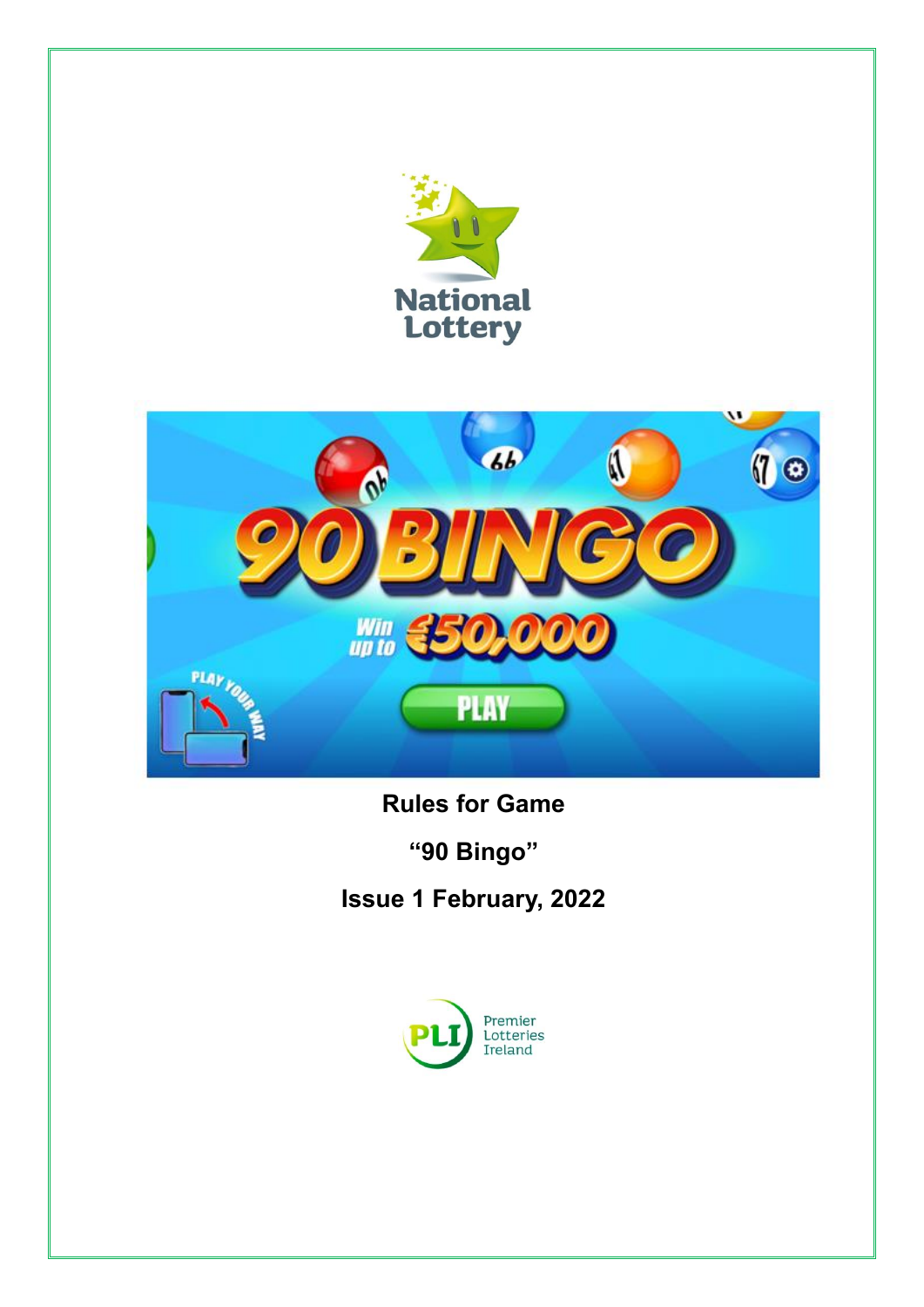**This page is deliberately blank.**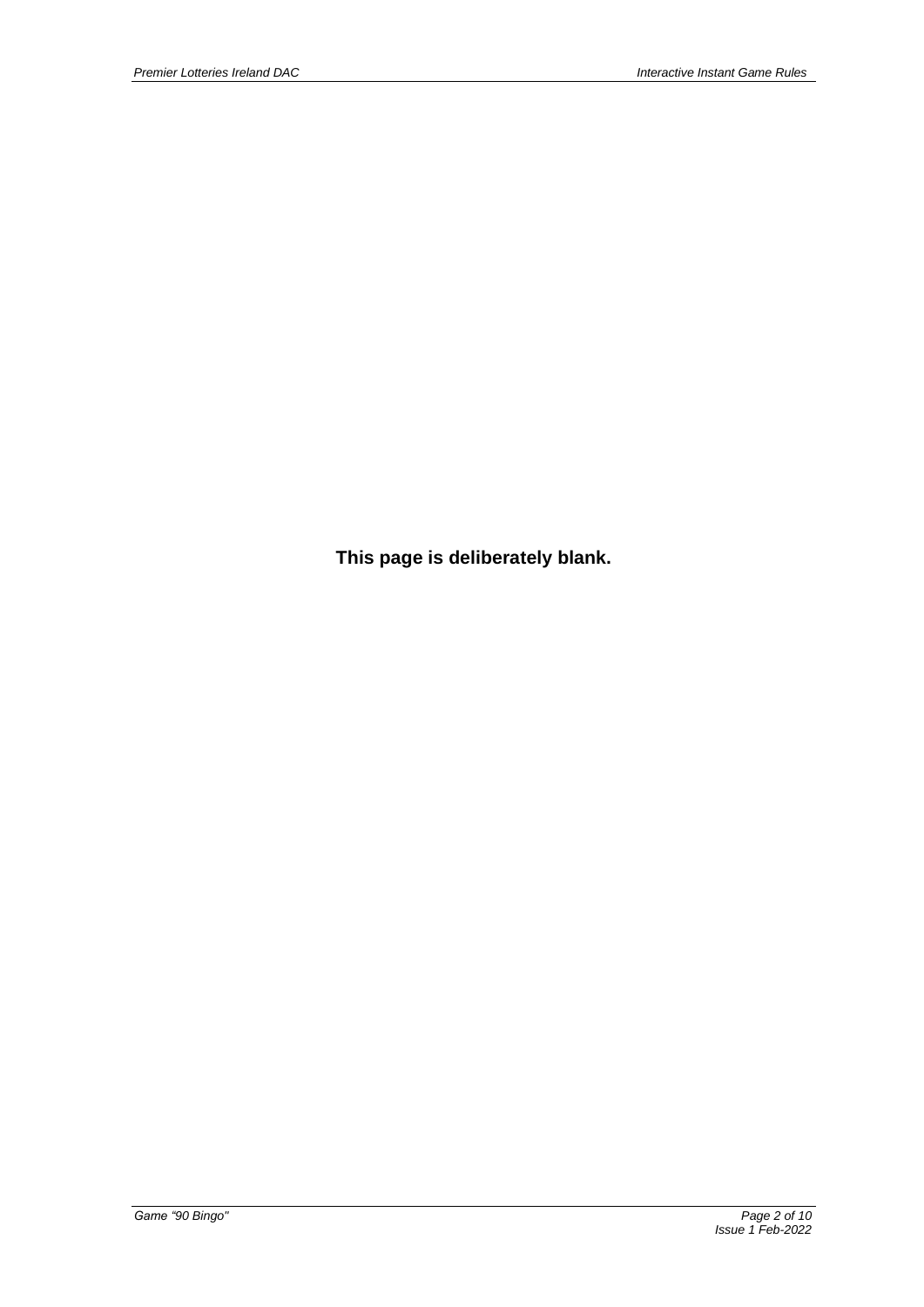# **Issue 1 February, 2022**

#### **The National Lottery**

#### **Rules for Game "90 Bingo"**

The following sets forth the rules for a National Lottery interactive Game (hereinafter known as "90 BINGO") which will be operated by Premier Lotteries Ireland Designated Activity Company ("the Company") as part of The National Lottery.

The Game will commence on a date to be announced, and will continue until the Company publicly announces a termination date.

These rules have been approved by the Regulator in accordance with Section 45 of the National Lottery Act 2013.

## **GENERAL**

- 1. These rules are governed by The National Lottery Act 2013, and incorporate the General Rules for National Lottery Games, PLI's Terms and Conditions and the Data Privacy Statement. Copies of The National Lottery Act 2013, the General Rules for National Lottery Games, PLI's Terms and Conditions, the Data Privacy Statement and these Game Rules are available to view or download via the National Lottery website with the following URL: [www.lottery.ie](http://www.lotto.ie/) or by writing to Premier Lotteries Ireland, Abbey Street Lower, Dublin 1.
- 2. We recommend that prospective players read and understand PLI's Terms and Conditions and the relevant Game Rules before playing any Games. The Terms and Conditions, General Rules for National Lottery Games and Data Privacy Statement are hereby incorporated into and form part of these Game Rules.
- 3. The Company reserves the right to vary these rules subject to the consent of the Regulator.
- 4. The official address to which correspondence must be sent is:

#### **The National Lottery,**

#### **Abbey Street Lower,**

#### **Dublin 1**

- 5. A code of practice governing relations between participants in National Lottery games and the National Lottery is available to download from the National Lottery's website www.lottery.ie.
- 6. Where the context so requires, in these Game Rules, the neuter gender shall include the feminine or masculine gender and vice versa, the feminine gender shall include the masculine gender and vice-versa and the singular shall include the plural and vice-versa.

#### **DEFINITIONS**

The following words and terms will have the following meanings unless the context clearly indicates otherwise:

- 1. **Act** means The National Lottery Act 2013.
- 2. **Company** or **We** or **Us** or **PLI** means Premier Lotteries Ireland Designated Activity Company.
- 3. **Customer Support** means the Company's customer services helpline. Links to Customer Support are available at the foot of each page of the Website and through the 'Frequently Asked Questions' section of the Website.
- 4. **Game** means this National Lottery interactive Game which can be played by Players via the Website and Mobile App, in which the determination of whether or not a Player has won a Prize (and the level of any such Prize) is randomly determined by the Interactive System at the point of purchase of the Play.
- 5. **Game Details Screen** means the screen on the Website and/or Mobile App setting out information relating to a Game.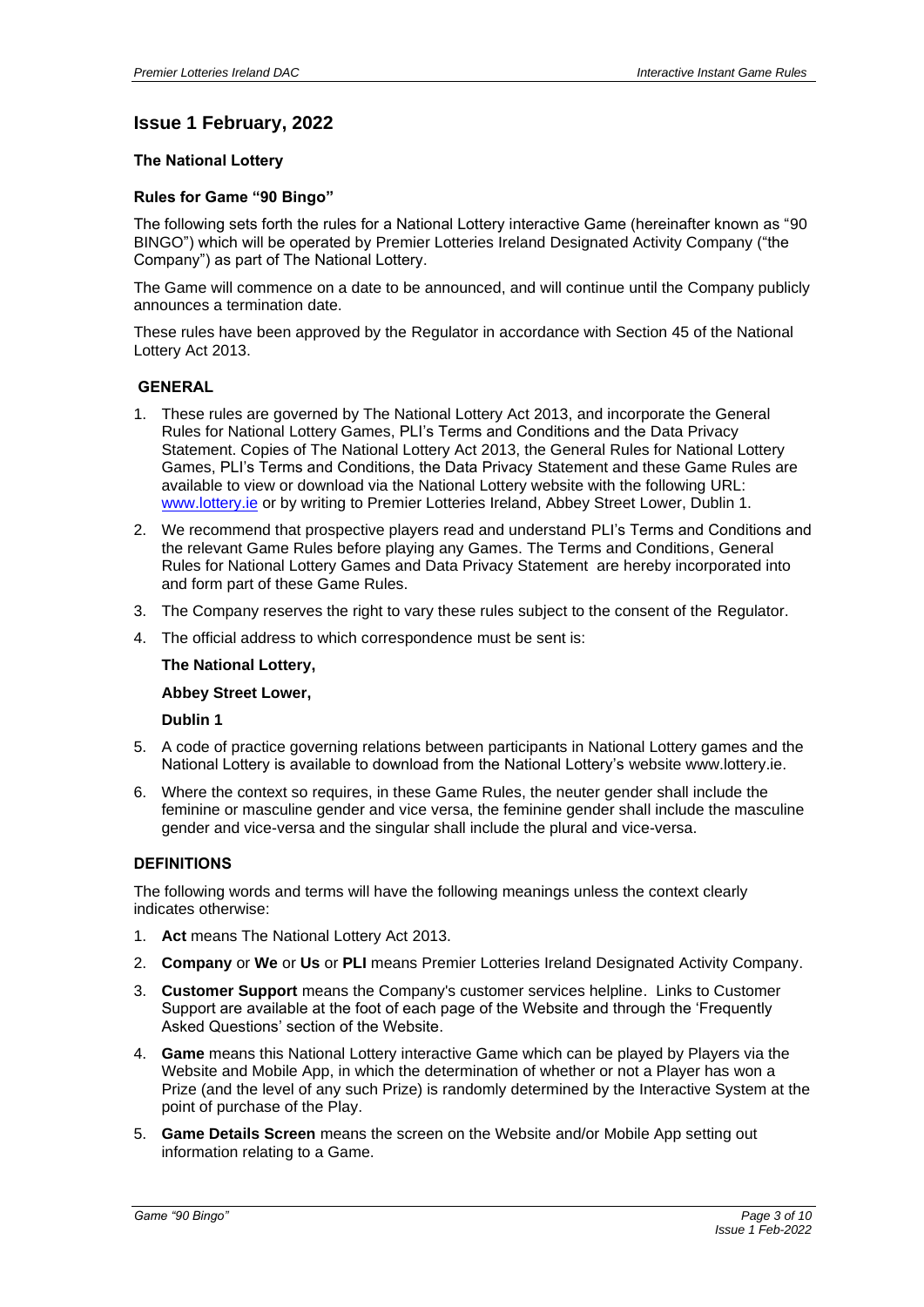- 6. **Game Play Window** means the screen on the Website and/or Mobile App via which a Player plays a Game.
- 7. **Game Rules** mean any rules or conditions (including, without limit, the relevant name for a National Lottery interactive Game, how a Prize is won, Prize Structure and Play Method) issued by the Company in addition to the PLI Terms and Conditions (hereby incorporated by reference) which apply only to a particular Game.
- 8. **High Tier Prize** means a Prize exceeding €9,999, paid by cheque, stamped "Account Payee Only", and which must be redeemed at National Lottery HQ upon receipt of a completed Prize Claim Form and proof of identity and age (i.e.copy of valid passport or driving licence).
- 9. **Interactive System** means the system (accessible via the Website and/or Mobile App) established and operated by PLI for the purpose of registering Players, administering Player Accounts, facilitating Plays, holding Games related information and paying Prizes.
- 10. **Low Tier Prize** means a Prize within the range of €1 €99, which will be paid directly to a Player's Wallet.
- 11. **Mid Tier (Level 1) Prize** means a Prize within the range of €100 to €500. Mid Tier (Level 1) Prizes will be paid by cheque, stamped "Account Payee Only", and posted to the address specified in Your Player Account.
- 12. **Mid Tier (Level 2) Prize** means a Prize within the range of €501 €9,999. Winners will be contacted by PLI and asked to complete a Claim Form and log into their Player account to upload their ID (passport/drivers licence) if not already ID verified. Upon receipt of a completed Claim Form and proof of identity and age the Mid-Tier (Level 2) Prize will be paid by cheque, stamped "Account Payee Only", and posted to the address specified in Your Player Account.
- 13. **Mobile App** or **National Lottery App** means the National Lottery software application which enables a Player to access the Website to play National Lottery Interactive Games via supported mobile devices. A list of supported devices is available on www.lottery.ie.
- 14. **Password** means the alphanumeric identifier used by a Player to identify him/herself when accessing and using certain areas of the Interactive System.
- 15. **Play** means, in relation to any Game, any interaction by a Player with that Game, which may yield a Prize, which must be purchased in advance of playing a Game and as described in the 'Game Play Mechanism' of these Game Rules.
- 16. **Player** or **You** or **Your** means a person who is registered to play Games via the Website and/or Mobile App and, for the avoidance of doubt, has satisfied the various Player criteria as set out in the Terms and Conditions.
- 17. **Player Account** means a Player's on-line account held on the Interactive System which contains a Player's personal information and all other details necessary to play a Game.
- 18. **Player History Screen** means the screen displaying a Player's financial transaction history accessed via the "My Wallet" link in the "My Account" section of the Website or the "My Games" link in the "My Account" section of the Mobile App and the Player's interactive Game history accessed through the "My Games" link in the "My Account" section of the Website or the "My Games" link in the "My Account" section of the Mobile App.
- 19. **Play Method** means the method of interactive participation in a Game via the Website and/or Mobile App by a Player as specified under 'Game Play Mechanism' of these Game Rules.
- 20. **Play Number** means the number accessible on the relevant page of the Website which is unique to and which identifies a particular Play and which is recorded on the Interactive System.
- 21. **Prize** means a prize won by a Player from a Play in a Game, which has been validated on the Interactive System and is in accordance with these Game Rules and the Terms and Conditions.
- 22. **Prize Structure** means the number, value and odds of winning Prizes for a Game and the Prize Tiers within a Game as determined by the Company and as specified in the Game Rules.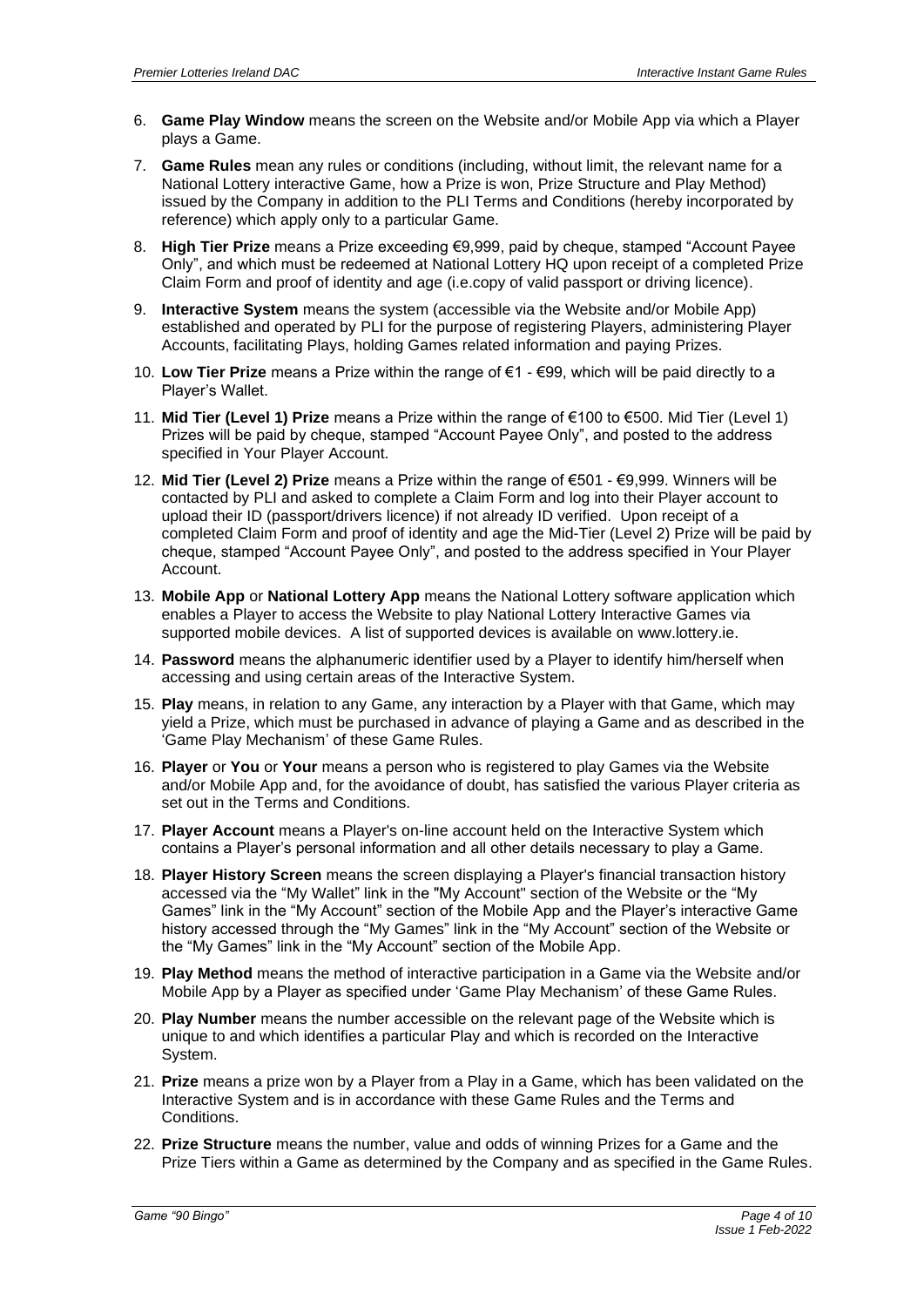- 23. **Prize Tier(s)** means the Prizes available in the Game as set out in the 'Determination of Prizes'.
- 24. **Regulator** means the person appointed as Regulator of the National Lottery under Section 7 of the Act or the Minister acting under Section 8 of the Act.
- 25. **Terms and Conditions** means the terms, conditions and rules which regulate the manner in which a Player may open, maintain and close a Player Account.
- 26. **Try for Free Game** means a Game which is available to registered Players free of charge and for which there are notional prizes only.
- 27. **Unutilised Funds** means any funds credited to a Player's Account (including Prizes) that are not allocated to a Play by the relevant Player.
- 28. **User ID** means the 6-30 character identifier used by a Player to identify himself when accessing and using certain areas of the Interactive System.
- 29. **Valid Game Play** means participation by the Player (via the Website and/or Mobile App) in this Game in accordance with these Game Rules.
- 30. **Valid Game Play Owner** means the person who is recognised by the Company as the owner of the Valid Game Play. The Company will recognise the person who has completed the online registration process through the Website and who enters the Game in accordance with the Game Rules for this Game as the Valid Game Play Owner.
- 31. **Wallet** means an on-line account created by the Player and credited with funds from a registered payment card in order to play Games, which may hold Prize money and is accessible via the Website and/or Mobile App.
- 32. **Website** means the PLI interactive Game website, which is accessible through URL www.lottery.ie.

#### **GOVERNING LAW AND RULES**

In playing National Lottery interactive Games the Player agrees to abide by the Laws of Ireland, the Act, the General Rules for National Lottery Games, PLI's Terms and Conditions, the Data Privacy Statement and these Game Rules.

#### **COST OF PLAY**

The price of a "90 Bingo" play will be €5

#### **PURCHASE AND PRIZE RESTRICTIONS**

- 1. No Game shall be played by, and no Prize shall be paid to, any officer or employee of the Company or any contractor or sub-contractor involved in the development, support and/or maintenance of the Interactive System or Website and/or Mobile App, or any person prohibited by the Act from purchasing, owning, or claiming a Prize or any other person prohibited by the Terms and Conditions from purchasing, owning, or claiming a Prize.
- 2. Persons under 18 years of age are prohibited from playing the Game.
- 3. The Company will not be responsible for lost or stolen devices used to play Games.
- 4. The Company will not be responsible for Plays made in error.

#### **PROSECUTION**

Any person who purchases, owns, or claims a Play and/or Prize and is not entitled to do so, is liable to criminal prosecution.

#### **GAME PLAY MECHANISM**

- 1. The Interactive System must be available for play.
- 2. A registered Player may play a "Try for Free" game for notional prizes by selecting the "Try" link in the Game Play Window.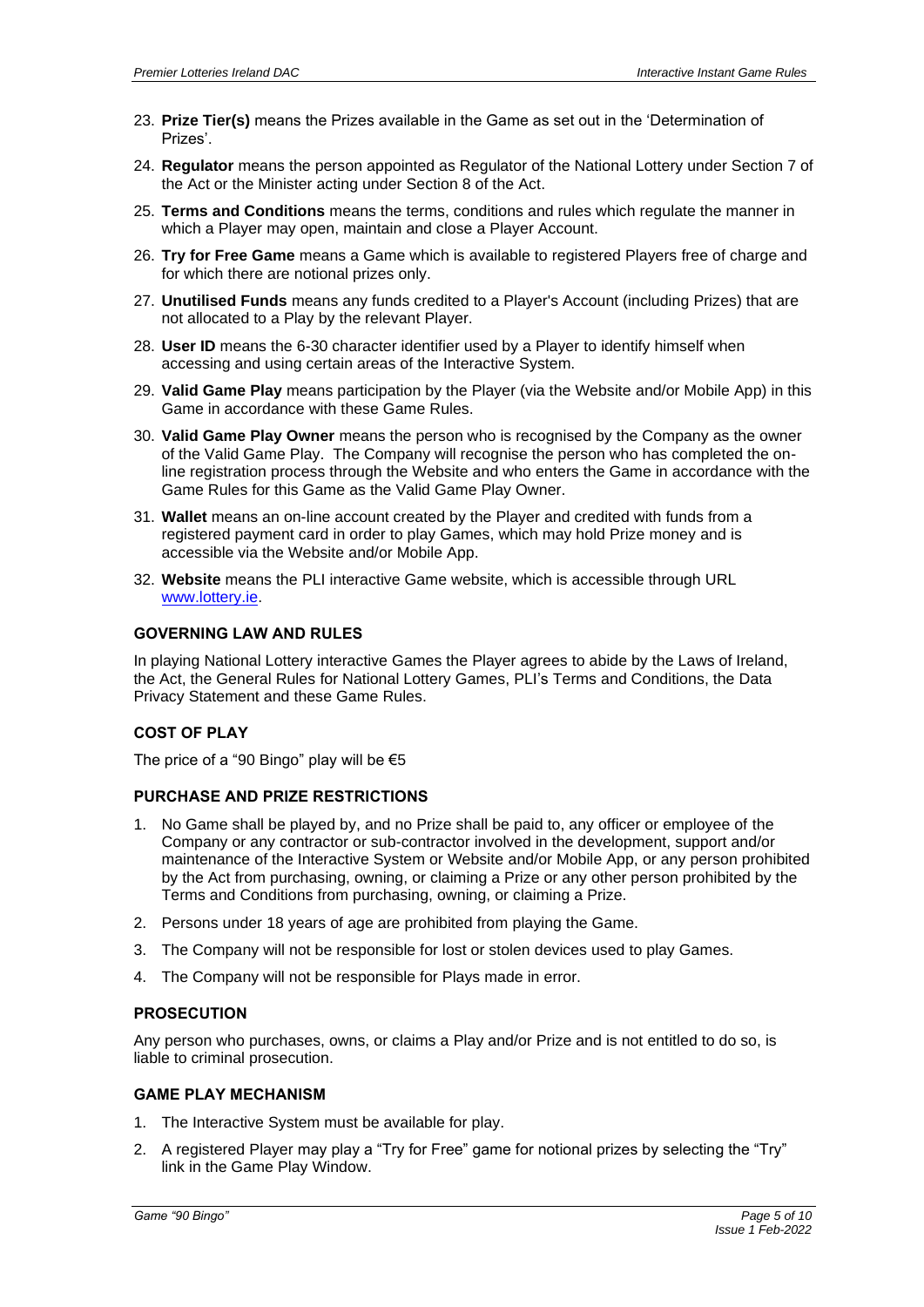- 3. In order to play a National Lottery interactive Game, a Player must first register on-line from a link on [www.lottery.ie](http://www.lotto.ie/) in accordance with the PLI Terms and Conditions.
- 4. The Player must have a valid Player Account.
- 5. Players must be 18 years of age or older to Play the Game and Prizes will not be paid to persons under 18 years.
- 6. The Player is required to log in to the Interactive System by entering a User ID and Password (created during the Player's original on-line registration process) to gain access to this Game.
- 7. When the Player has logged in to the Interactive System a choice of Games will appear on the instant win game lobby. The Player chooses the "90 BINGO" Game by clicking on the "Play" link on the Game Play Window.
- 8. The Player is then shown a brief "How to Play" synopsis of the Game and is invited to 'Play Now' or 'Try'.
- 9. When the Player chooses 'Play Now' he is then shown the price of playing that Game and current Wallet balance, at which point the Player is invited to 'Play Now'.
- 10. When the Player opens the Game the Interactive System checks to ensure that the Player has sufficient Unutilised Funds to complete the transaction. The cost of the Play is deducted from the Wallet balance and the amended Wallet balance is displayed.
- 11. The Game then connects to the Interactive System which randomly selects a Play which may yield a Prize from one of the Prize Tiers for this Game. The result for a Play is randomly determined by the Interactive System. The Player's interaction with the Game does not impact on the result.
- 12. The opening screen is displayed along with a 'Settings' button (cog symbol bottom left hand side) which will open to display two further buttons: the Sound button and the "i" button which contains the synopsis of how to play the Game.
- 13. The Player chooses 'Play' to continue. The Player is then presented with a Game Play Window displaying six 'Bingo Cards' and a Bingo machine. Each 'Bingo Card' displays fifteen numbers from the range 1 to 90.
- 14. The Player must tap the 'LET'S PLAY BINGO' button on the Bingo machine to commence the Bingo draw and start the game. This button will animate after a short period of inactivity to prompt the Player to tap it.
- 15. During the draw, fifty balls are drawn from the Bingo machine one by one, and displayed in the holding area to the left and right of the Bingo machine. The matching numbers are then automatically marked off on the 'Bingo Cards'.
- 16. The aim of the game is to complete one horizontal 'LINE', two horizontal 'LINES' or a 'FULL HOUSE' (three horizontal 'LINES') on an individual 'Bingo Card' to win a prize. The prize won is revealed on the relevant 'Bingo Card(s)' at the end of the Game.
- 17. The Player may win a Prize on each individual 'Bingo Card' in which case he/she will be entitled to the sum of all prizes won.
- 18. The 'FINISH' button will appear when all fifty numbers have been drawn, and where appropriate, have been marked on all six of the 'Bingo Cards'. The 'FINISH' button will animate after a short period of inactivity to prompt the Player to tap it. The Game is not complete until the 'FINISH' button has been pressed.
- 19. Once the Game ends a message indicating the result will appear:

 BETTER LUCK NEXT TIME **Original** Control of the Control of the Control of the Control of the Control of the Control of the Control of the Control of the Control of the Control of the Control of the Control of the Control of the Control of the C YOU'VE WON CONGRATULATIONS! YOU HAVE WON BIG WIN!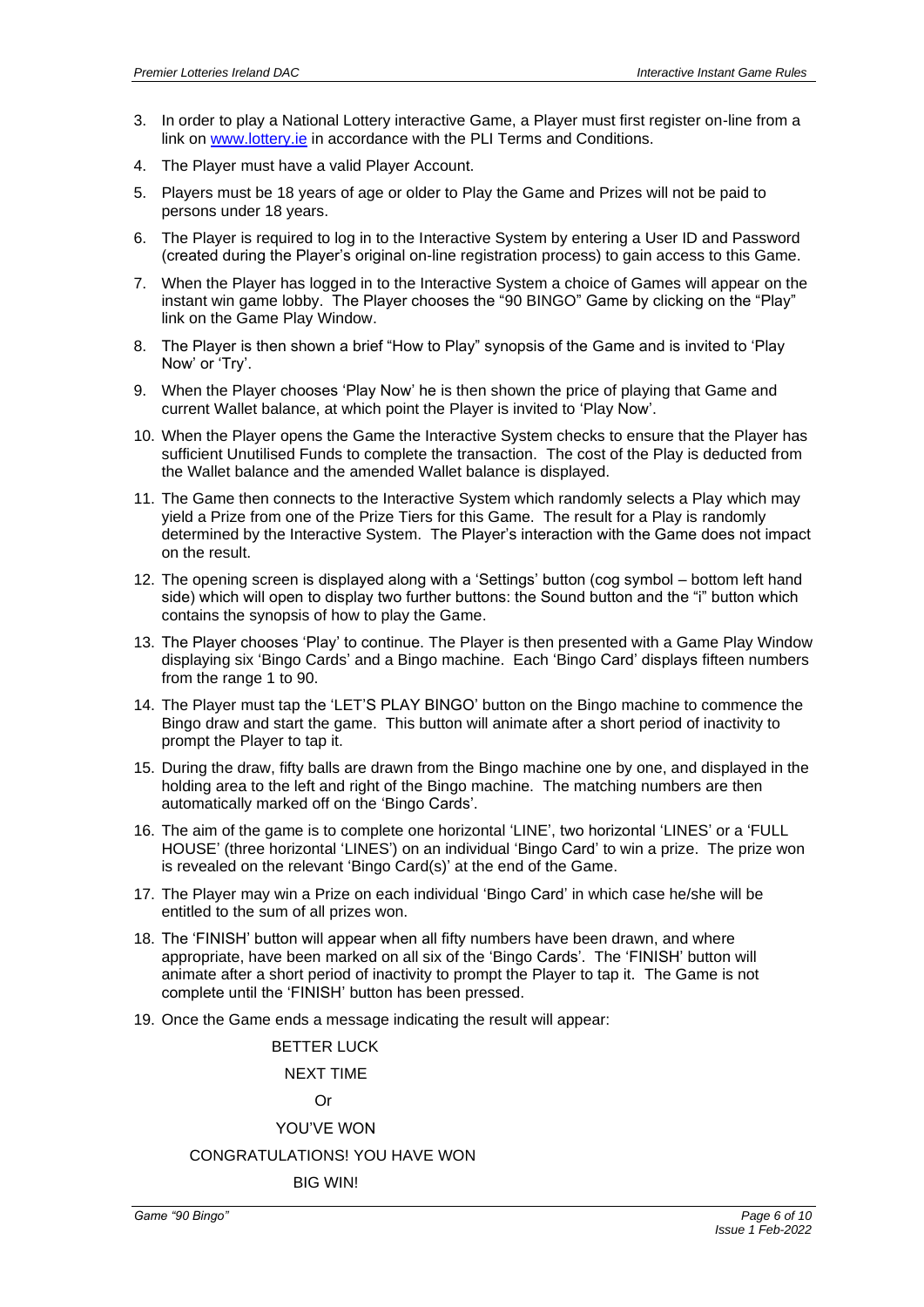# MEGA WIN! JACKPOT WIN! <AMOUNT>

- 20. The Player is required to acknowledge this message by clicking the 'FINISH' button. The game then ends and the Player is shown the game confirmation screen.
- 21. If You purchase a Play and do not complete the Play, the system will automatically play out the Play within 24 hours. If a Low Tier Prize is won then that Prize will be paid directly into the Players Wallet. If a Mid-Tier (Level 1) Prize is won then that Prize will be paid by cheque and posted to the address specified in Your Player Account. If a Mid-Tier (Level 2) Prize is won then that Prize will be paid by cheque and posted to the address specified in Your Player Account, upon receipt of a completed Claim Form and proof of identity and age. If a High-Tier Prize is won then the Player will be notified and the Prize will be paid by cheque, stamped "Account Payee Only", and which must be redeemed at National Lottery HQ upon receipt of a completed Prize Claim Form and proof of identity and age.

# **DETERMINATION OF PRIZES**

#### **90 BINGO €5**

- 1. A Player who wins a Prize Tier 1 prize is entitled to a prize of  $65$ .
- 2. A Player who wins a Prize Tier 2 prize is entitled to a prize of  $\epsilon$ 10.
- 3. A Player who wins a Prize Tier 3 prize is entitled to a prize of €10.
- 4. A Player who wins a Prize Tier 4 prize is entitled to a prize of €15.
- 5. A Player who wins a Prize Tier 5 prize is entitled to a prize of €15.
- 6. A Player who wins a Prize Tier 6 prize is entitled to a prize of  $\epsilon$ 20.
- 7. A Player who wins a Prize Tier 7 prize is entitled to a prize of  $\epsilon$ 20.
- 8. A Player who wins a Prize Tier 8 prize is entitled to a prize of  $\epsilon$ 20.
- 9. A Player who wins a Prize Tier 9 prize is entitled to a prize of €20.
- 10. A Player who wins a Prize Tier 10 prize is entitled to a prize of €30.
- 11. A Player who wins a Prize Tier 11 prize is entitled to a prize of €30.
- 12. A Player who wins a Prize Tier 12 prize is entitled to a prize of €30.
- 13. A Player who wins a Prize Tier 13 prize is entitled to a prize of €30.
- 14. A Player who wins a Prize Tier 14 prize is entitled to a prize of €30.
- 15. A Player who wins a Prize Tier 15 prize is entitled to a prize of €30.
- 16. A Player who wins a Prize Tier 16 prize is entitled to a prize of €40.
- 17. A Player who wins a Prize Tier 17 prize is entitled to a prize of €40.
- 18. A Player who wins a Prize Tier 18 prize is entitled to a prize of €40.
- 19. A Player who wins a Prize Tier 19 prize is entitled to a prize of €40.
- 20. A Player who wins a Prize Tier 20 prize is entitled to a prize of €40.
- 21. A Player who wins a Prize Tier 21 prize is entitled to a prize of €40.
- 22. A Player who wins a Prize Tier 22 prize is entitled to a prize of €50.
- 23. A Player who wins a Prize Tier 23 prize is entitled to a prize of €50.
- 24. A Player who wins a Prize Tier 24 prize is entitled to a prize of €50.
- 25. A Player who wins a Prize Tier 25 prize is entitled to a prize of €50.
- 26. A Player who wins a Prize Tier 26 prize is entitled to a prize of €50.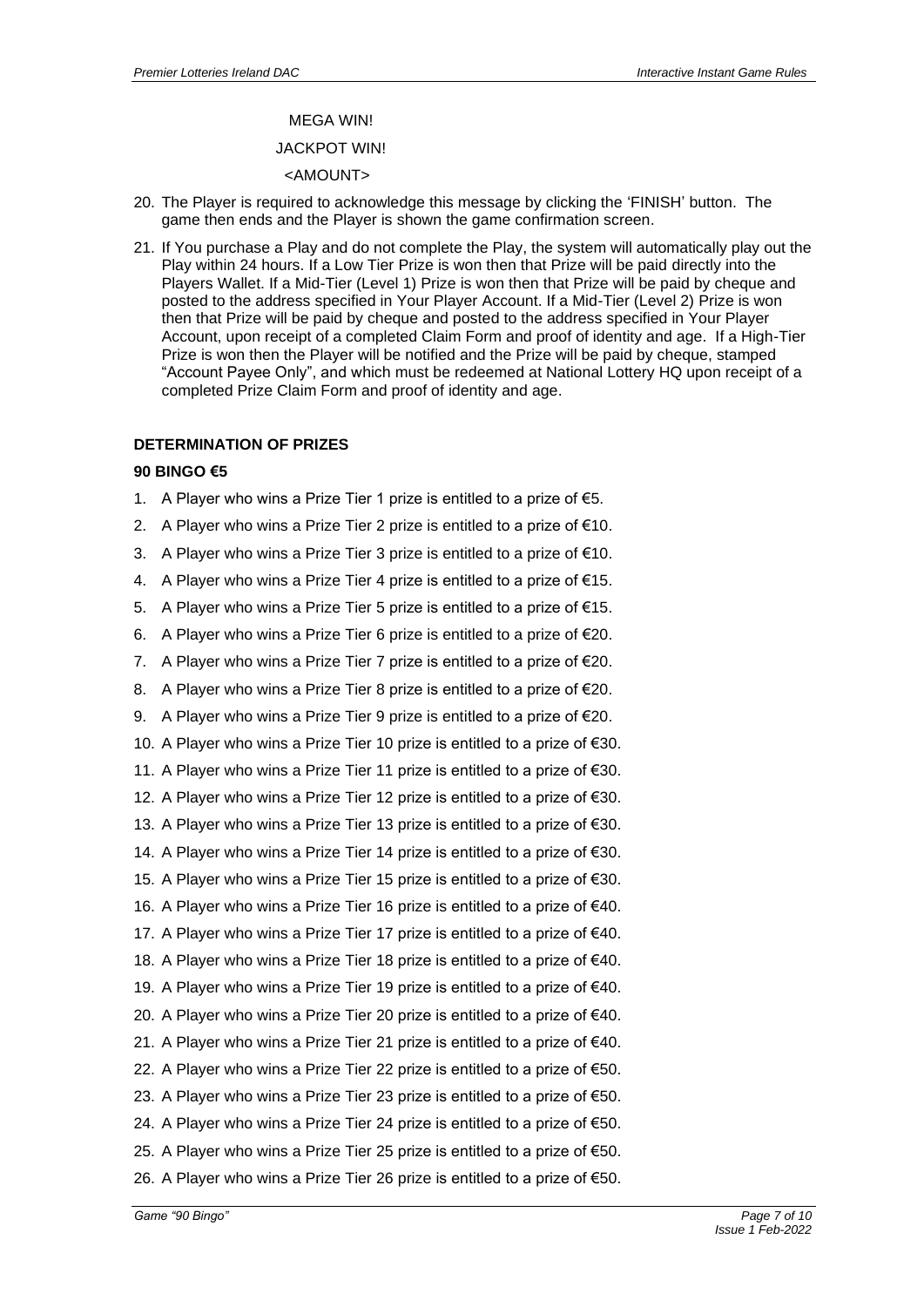27. A Player who wins a Prize Tier 27 prize is entitled to a prize of €50. 28. A Player who wins a Prize Tier 28 prize is entitled to a prize of €100. 29. A Player who wins a Prize Tier 29 prize is entitled to a prize of €100. 30. A Player who wins a Prize Tier 30 prize is entitled to a prize of €100. 31. A Player who wins a Prize Tier 31 prize is entitled to a prize of €100. 32. A Player who wins a Prize Tier 32 prize is entitled to a prize of €100. 33. A Player who wins a Prize Tier 33 prize is entitled to a prize of €200. 34. A Player who wins a Prize Tier 34 prize is entitled to a prize of €200. 35. A Player who wins a Prize Tier 35 prize is entitled to a prize of €200. 36. A Player who wins a Prize Tier 36 prize is entitled to a prize of €200. 37. A Player who wins a Prize Tier 37 prize is entitled to a prize of €200. 38. A Player who wins a Prize Tier 38 prize is entitled to a prize of €250. 39. A Player who wins a Prize Tier 39 prize is entitled to a prize of €250. 40. A Player who wins a Prize Tier 40 prize is entitled to a prize of €300. 41. A Player who wins a Prize Tier 41 prize is entitled to a prize of €500. 42. A Player who wins a Prize Tier 42 prize is entitled to a prize of €1,000. 43. A Player who wins a Prize Tier 43 prize is entitled to a prize of €1,000. 44. A Player who wins a Prize Tier 44 prize is entitled to a prize of €1,000. 45. A Player who wins a Prize Tier 45 prize is entitled to a prize of €1,000. 46. A Player who wins a Prize Tier 46 prize is entitled to a prize of €5,000. 47. A Player who wins a Prize Tier 47 prize is entitled to a prize of €10,000. 48. A Player who wins a Prize Tier 48 prize is entitled to a prize of €50,000.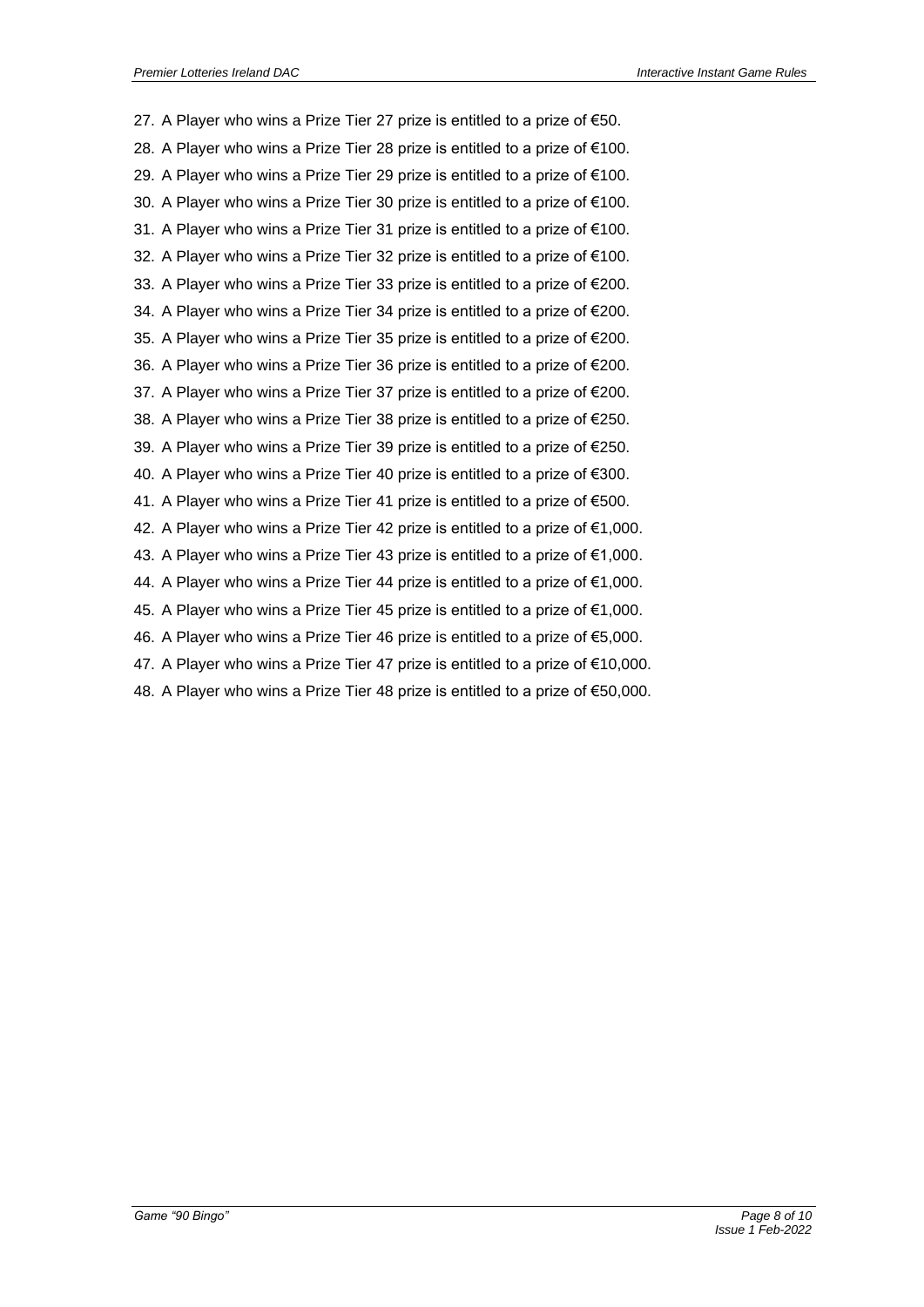#### **Prize Amounts, Number of Prizes and Odds**

This Game consists of a non-depleting pool of two million tickets. The number of prizes in each prize category will remain constant throughout the life of the Game.

| Prize<br>Tier  | <b>Prize Amount</b>                 | Approx. odds<br>$(1 \text{ in } X)$ | Expected<br>number of<br>winners |
|----------------|-------------------------------------|-------------------------------------|----------------------------------|
| $\mathbf{1}$   | €5 (€5)                             | 4.98                                | 401,606                          |
| $\overline{c}$ | €10 (€10)                           | 16.00                               | 125,000                          |
| 3              | €10 (€5 + €5)                       | 16.00                               | 125,000                          |
| 4              | €15 (€15)                           | 200.00                              | 10,000                           |
| 5              | €15 (€10 + €5)                      | 50.00                               | 40,000                           |
| 6              | €20 (€20)                           | 400.00                              | 5,000                            |
| $\overline{7}$ | €20 (€10 + €10)                     | 400.00                              | 5,000                            |
| 8              | €20 (€10 + €5 + €5)                 | 200.00                              | 10,000                           |
| 9              | €20 (€5 + €5 + €5 + €5)             | 200.00                              | 10,000                           |
| 10             | €30 (€30)                           | 4,000.00                            | 500                              |
| 11             | €30 (€15 + €15)                     | 2,000.00                            | 1,000                            |
| 12             | €30 (€10 + €10 + €10)               | 2,000.00                            | 1,000                            |
| 13             | €30 (€10 + €10 + €5 + €5)           | 1,000.00                            | 2,000                            |
| 14             | €30 (€10 + €5 + €5 + €5 + €5)       | 1,000.00                            | 2,000                            |
| 15             | €30 (€5 + €5 + €5 + €5 + €5 + €5)   | 1,000.00                            | 2,000                            |
| 16             | €40 $(€40)$                         | 5,000.00                            | 400                              |
| 17             | €40 (€20 + €20)                     | 4,000.00                            | 500                              |
| 18             | €40 (€20 + €10 + €10)               | 4,000.00                            | 500                              |
| 19             | €40 (€10 + €10 + €10 + €10)         | 2,000.00                            | 1,000                            |
| 20             | €40 (€10 + €10 + €10 + €5 + €5)     | 2,000.00                            | 1,000                            |
| 21             | €40 (€10 + €10 + €5 + €5 + €5 + €5) | 1,000.00                            | 2,000                            |
| 22             | €50 (€50)                           | 10,000.00                           | 200                              |
| 23             | €50 (€30 + €20)                     | 8,000.00                            | 250                              |
| 24             | €50 (€20 + €20 + €10)               | 8,000.00                            | 250                              |
| 25             | €50 (€20 + €10 + €10 + €10)         | 4,000.00                            | 500                              |